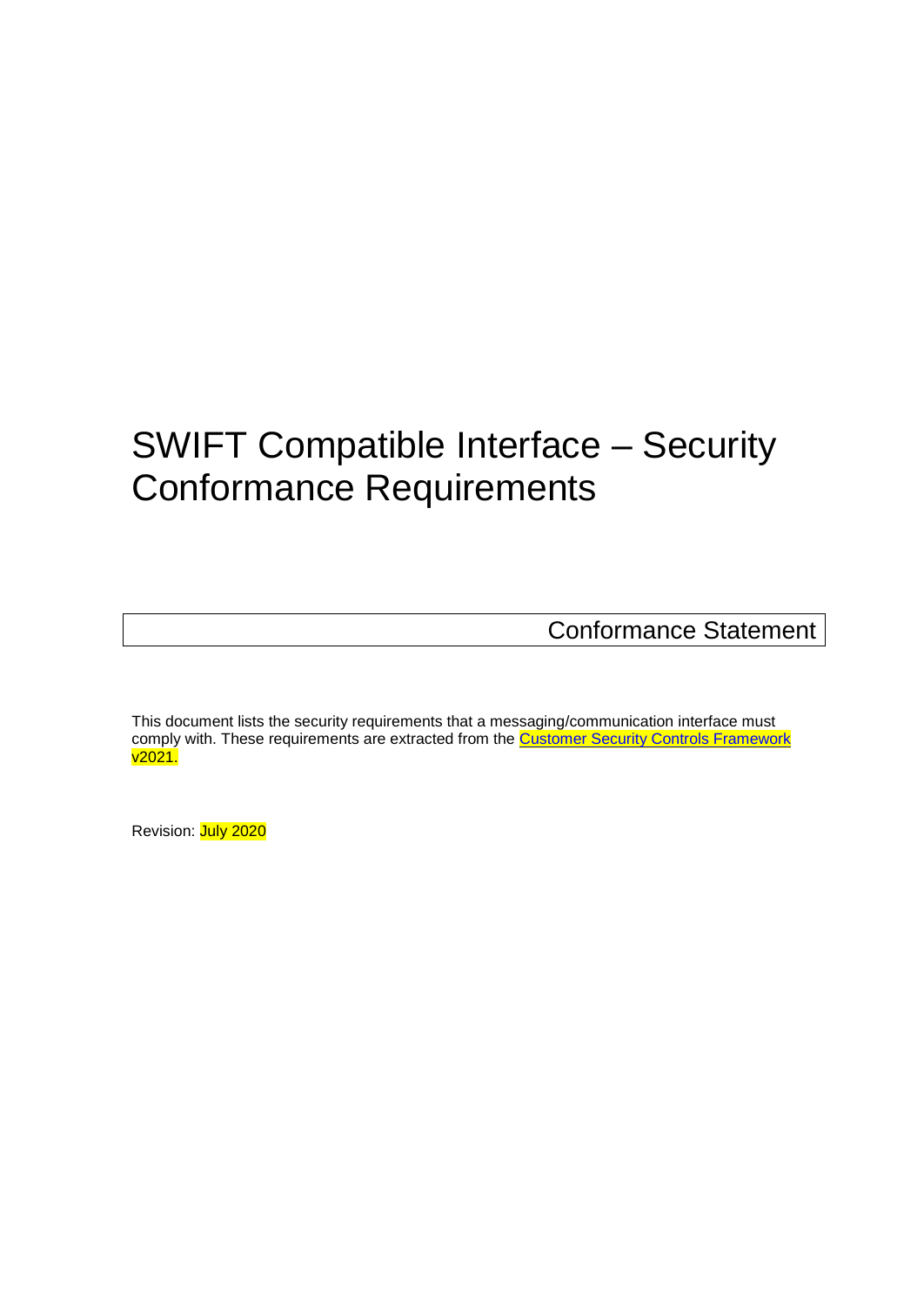# **Table of Contents**

| $\blacktriangleleft$ |     |                                                                                    |  |
|----------------------|-----|------------------------------------------------------------------------------------|--|
|                      | 1.1 |                                                                                    |  |
|                      | 1.2 |                                                                                    |  |
|                      | 1.3 |                                                                                    |  |
| $\mathbf{2}$         |     |                                                                                    |  |
|                      | 2.1 | Restrict Internet Access & Protect Critical Systems from General IT Environment  6 |  |
|                      | 2.2 |                                                                                    |  |
|                      | 2.3 |                                                                                    |  |
|                      | 2.4 |                                                                                    |  |
|                      | 2.5 |                                                                                    |  |
|                      | 2.6 |                                                                                    |  |
|                      | 2.7 |                                                                                    |  |
| A                    |     |                                                                                    |  |
|                      |     |                                                                                    |  |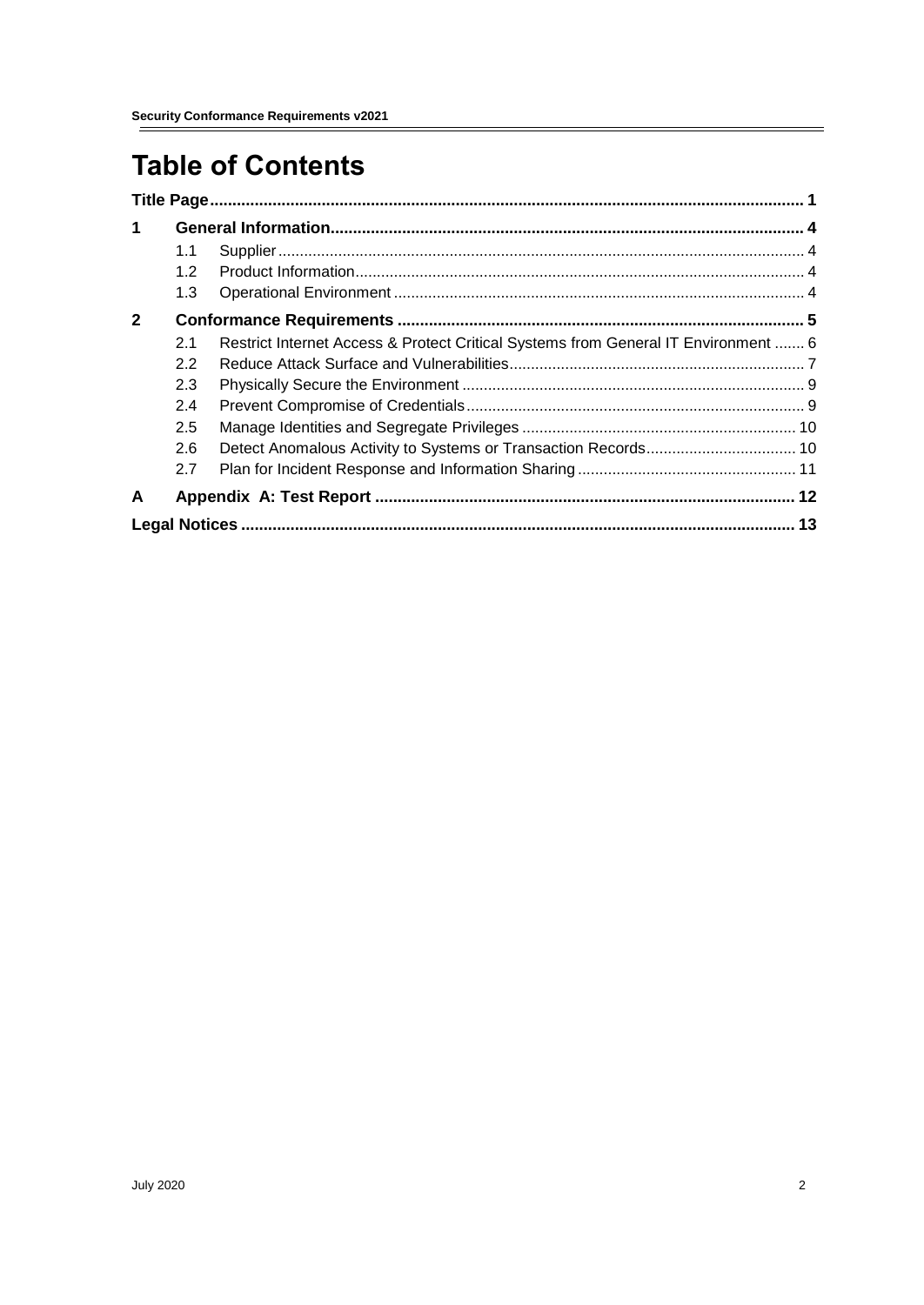# **Significant Changes**

This section lists all significant changes to the content of the Interface - Security Conformance Requirements since the July 2019 edition.

The table does not include editorial changes that SWIFT makes to improve the usability and comprehension of the document.

| New and updated information since the July 2019<br>edition of the Interface Certification - Security<br><b>Conformance Requirements</b> | Location |
|-----------------------------------------------------------------------------------------------------------------------------------------|----------|
| Control 1.4 - 'Restriction of Internet Access' made<br>mandatory in the CSCF v2021                                                      | Page 6   |
|                                                                                                                                         |          |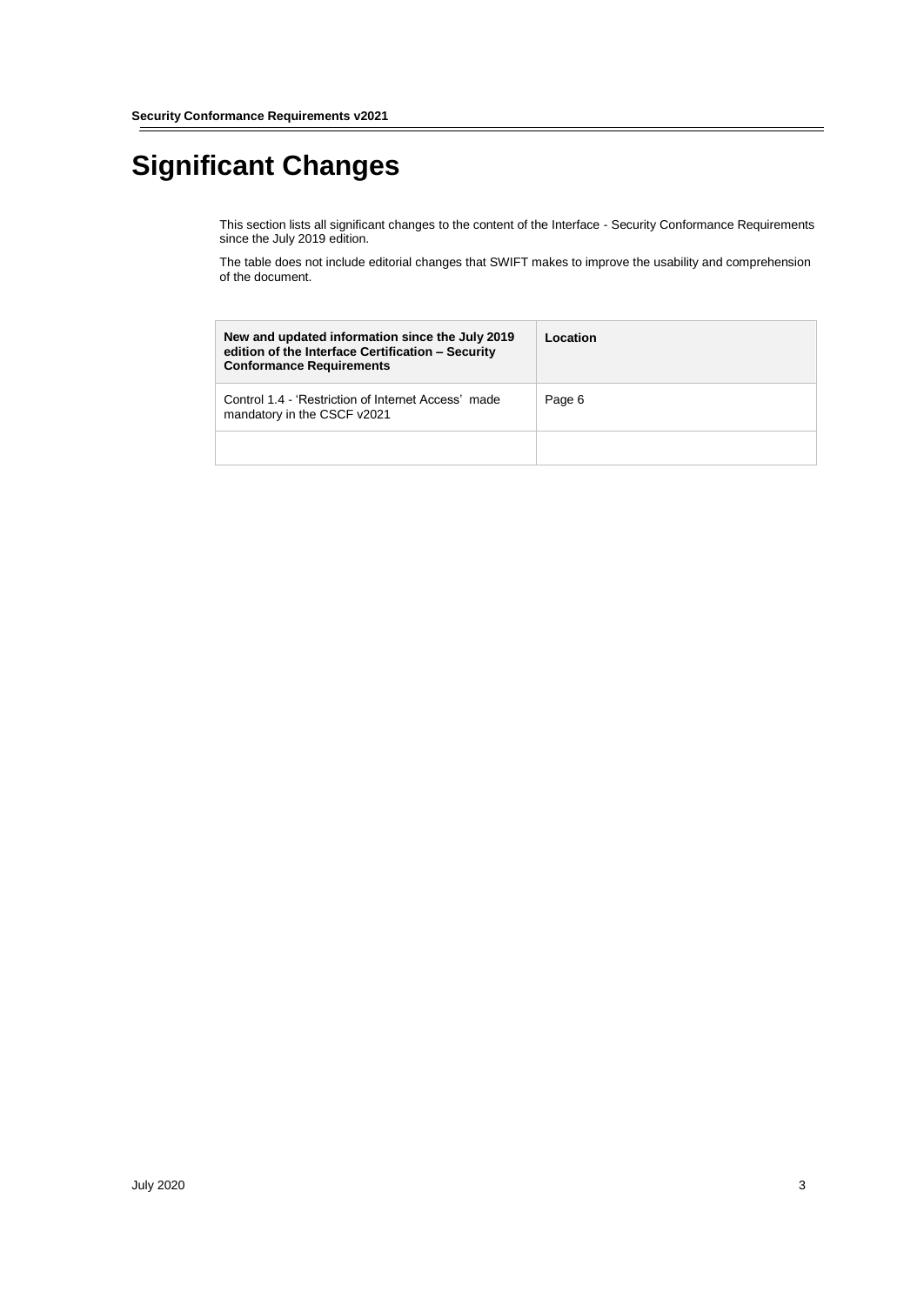# <span id="page-3-0"></span>1 **General Information**

### <span id="page-3-1"></span>**1.1 Supplier**

Full name of the organisation that has registered this interface product and the name of the author of this Conformance Statement.

| Organisation |  |
|--------------|--|
| Author       |  |
| Date         |  |

# <span id="page-3-2"></span>**1.2 Product Information**

The name and version numbers of the interface product to which this certification and conformance claim applies.

| Product Name*                 |                                   |
|-------------------------------|-----------------------------------|
| <b>Product Version Number</b> |                                   |
| <b>Product Functionality</b>  | <b>FIN</b>                        |
|                               | <b>RMA</b>                        |
|                               | <b>FileAct Store-and-Forward</b>  |
|                               | <b>FileAct Real-time</b>          |
|                               | <b>InterAct Store-and-Forward</b> |
|                               | <b>InterAct Real-time</b>         |
|                               | <b>Communication Interface</b>    |

**Note \*: If your messaging/communication interface has different names for the different protocols it supports, then please provide the names accordingly.**

### <span id="page-3-3"></span>**1.3 Operational Environment**

The hardware platform(s) and/or software platforms for which this product's performance is guaranteed

| Hardware Platform on which product is |  |
|---------------------------------------|--|
| quaranteed                            |  |
| Software Platform on which product is |  |
| quaranteed                            |  |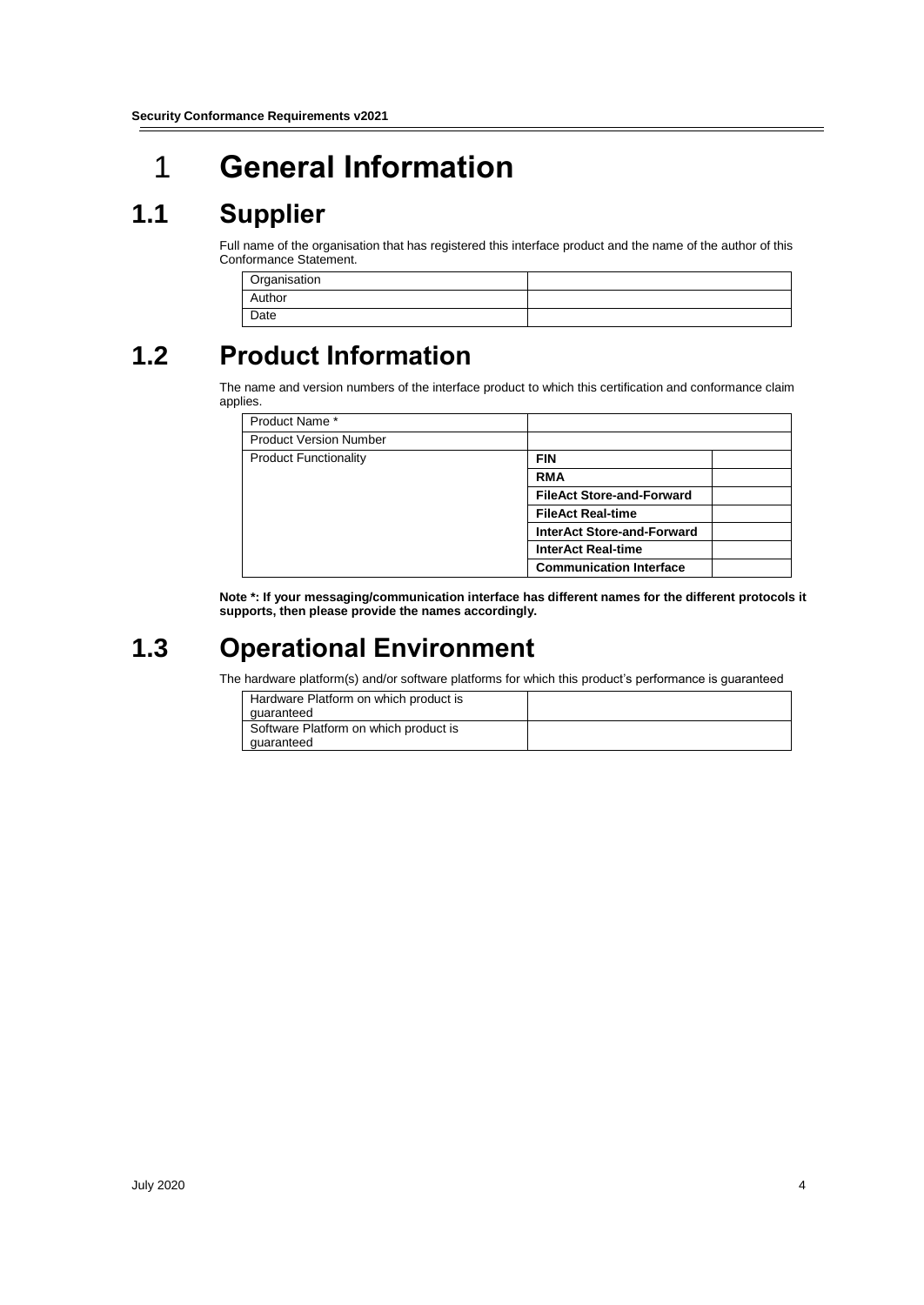# <span id="page-4-0"></span>2 **Conformance Requirements**

The security conformance requirements list the security requirements that a messaging/communication interface must comply with. These requirements are derived from the correspondin[g Customer Security](https://www2.swift.com/knowledgecentre/publications/cscf_dd/17.0) [Controls Framework](https://www2.swift.com/knowledgecentre/publications/cscf_dd/17.0) (CSCF) version.

SWIFT ensures that CSCF controls updates are typically announced mid-year, with attestation and compliance by SWIFT users against the mandatory controls outlined in this release by the end of the version year (end 2021 for v2021). In line with the CSCF change management process, the corresponding security conformance requirements is also announced mid-year.

Messaging/communication interface providers must attest their compliance to v2021 of the security conformance requirements by mid-2021 (self-attested). The customer confirmation needs to be completed by end 2021 (compatible). Customer confirmation of the vendor self-attestation can be achieved either after the installation of the product, by demo, or any other means that enables the customer to evaluate correctness of the vendor self-attestation.

The tables below identify the mandatory and optional elements that an interface product may support.

- Column **Feature** identifies the feature.
- Column **Ref** contains the reference to the relevant section in the Customer Security Framework document
- Column **Note** contains references to notes which describe the feature in more detail and where appropriate gives reference to the specification source.
- Column **M/A** describes whether the feature is Mandatory or Advisory.
- The next columns (one per interface protocol type) is marked "E", "S" or "N" to indicate support of the feature, where "E" means that the feature is embedded in the software, "S" means that the feature is supported by the software (e.g. by 3<sup>rd</sup>-party solution), and "N" means the feature is not supported. "N/A" indicate that this interface type is not supported by the product, or the requirement is not applicable to the given protocol.

The following protocols are listed: FIN, RMA, FileAct Store-and-forward (FA SnF), FileAct Real-time (FA RT), InterAct Store-and-forward (IA SnF), InterAct Real-time (IA RT), Communication Interface (Comm Intf).

Note: Although there is no protocol certification for InterAct Real-time, vendors are requested to confirm their compliance if their messaging interface supports this protocol.

*Customer Confirmation* row to be completed by the customer, after interim certification.

#### **Important:**

It is advised that the customer can easily report on the different requirements specified below. The messaging/communication interface can optionally implement a Configuration Reporting function listing its different settings in a single report.

The configuration reporting function is mandatory for messaging/communication interfaces used by SWIFT Service Bureaux.

| Feature                          | Ref | <b>Note</b> | o<br>o<br>ಕ<br>ە.<br>ಕ<br>ъ<br>-<br>ᢎ<br>а<br>╾<br>2 | -<br>▃<br>-<br>匤 | ⋍<br>$\alpha$ | ш.<br>ທັ<br>ш | ≃ | ശ | ≃ |  |
|----------------------------------|-----|-------------|------------------------------------------------------|------------------|---------------|---------------|---|---|---|--|
| Configuration Reporting function | N/A | N/A         | $\overline{A}$                                       |                  |               |               |   |   |   |  |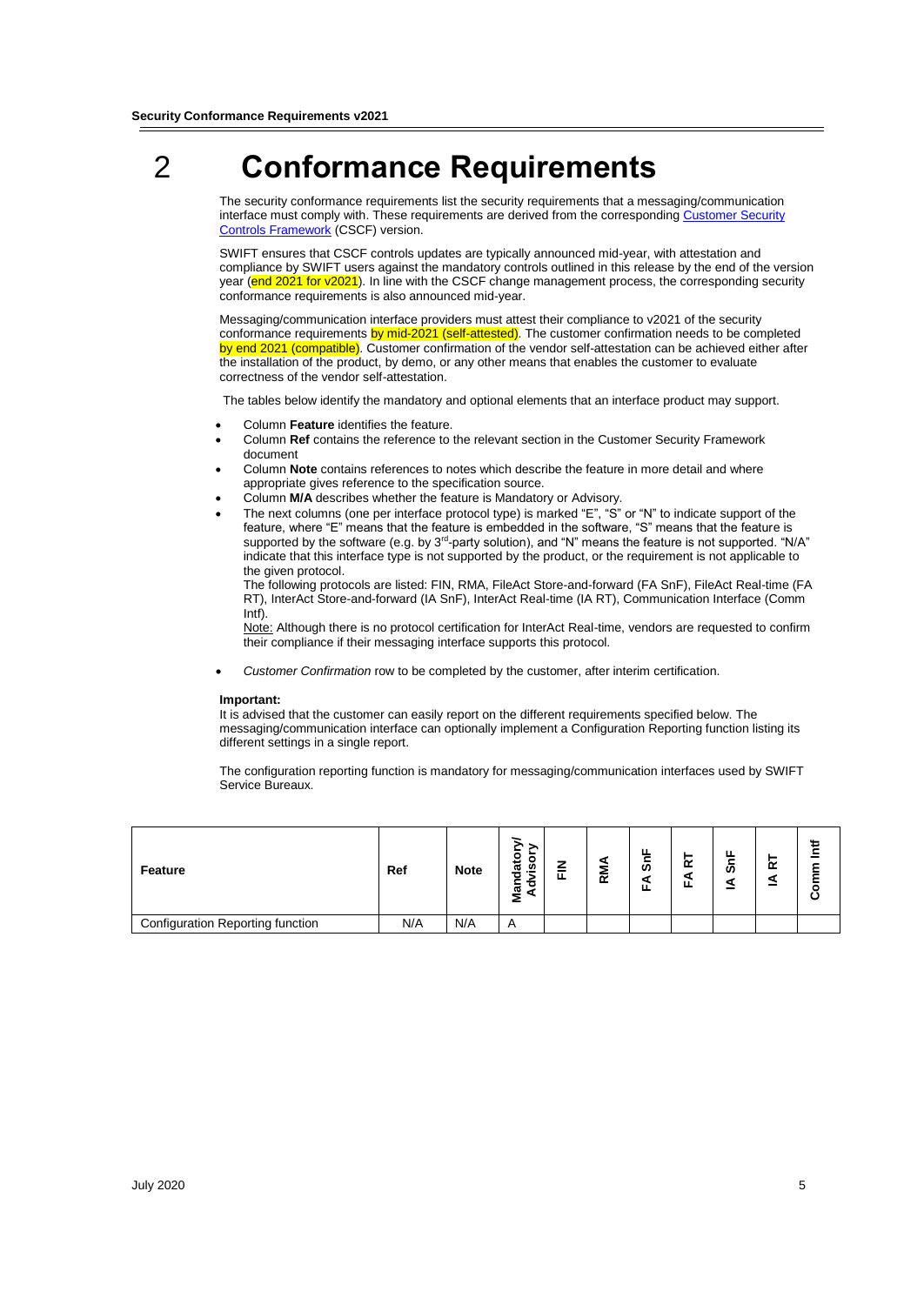### <span id="page-5-0"></span>**2.1 Restrict Internet Access & Protect Critical Systems from General IT Environment**

| Feature                                               | Ref | <b>Note</b>    | Mandatory<br>Advisory | 즢 | RMA | FA SnF | k<br>ÉÁ | $\frac{1}{2}$<br>⋖ | 넚<br>₹ | Comm Intf |
|-------------------------------------------------------|-----|----------------|-----------------------|---|-----|--------|---------|--------------------|--------|-----------|
| <b>SWIFT Environment Protection</b>                   | 1.1 | A <sub>1</sub> | м                     |   |     |        |         |                    |        |           |
| <b>Customer Confirmation</b>                          |     |                |                       |   |     |        |         |                    |        |           |
| <b>Operating System Privileged Account</b><br>Control | 1.2 | A <sub>2</sub> | м                     |   |     |        |         |                    |        |           |
| <b>Customer Confirmation</b>                          |     |                |                       |   |     |        |         |                    |        |           |
| <b>Restriction of Internet Access</b>                 | 1.4 | A3&<br>A4      | M                     |   |     |        |         |                    |        |           |
| <b>Customer Confirmation</b>                          |     |                |                       |   |     |        |         |                    |        |           |

#### **Notes**

A1 The messaging/communication interface must support the deployment in a secure zone and allow customers to respond to the following requirements.

Software in the secure zone can only be used to operate, monitor and manage the secure zone and includes also the SWIFT-related components (messaging interface, communication interface, browser-based GUI, SWIFTNet Link, Hardware Security Module (HSM), jump server, and any applicable operator PCs solely dedicated to the operation or administration of the local SWIFT infrastructure).

Interactions with systems outside the secure zone must be limited to:

- Bi-directional communication with back-office applications
- Outbound logging data

This interaction must be controlled by transport layer statefull firewalls possibly in combination with ACLs and application firewalls.

Operators can access the secure zone systems:

- From dedicated operator PCs within the secure zone on which internet access is highly restricted and ideally blocked
- From a general purpose operator PC to the secure zone via a jump server located within the secure zone (using e.g. a Citrix-type solution or Microsoft Terminal Server) that does not have internet access.
- From a general purpose operator PC, if they only access the messaging or communication interface by means of a browser-based GUI that is located in the secure zone and is logically separated from the messaging and communication interface. See the point A4 below for specific security controls under this set-up that cannot be used for operating system administration activities
- A2 The messaging/communication interface must restrict to the maximum extent possible the use of administrator-level operating system accounts, unless needed to install, configure, maintain, operate and support emergency activities.
- The messaging/communication interface must restrict to the maximum extent possible the access to the internet. If internet access is needed from the secure zone, access should be granted only to whitelisted URL destinations via a proxy with content inspection and adequate blocking/filtering controls. Connections are only permitted if initiated in the outbound direction.
- A4 Control internet access provided on the general purpose operator PCs used to access a messaging or communication interface through a browser-based GUI, through one of the following options: 1. Internet access through a remote desktop or virtual machine solution
	- 2. Internet access from the general purpose operator PC to only whitelisted URL destinations via a proxy with content inspection, in combination with adequate blocking/filtering controls and permitting only outbound initiated connections.
	- 3. Internet access from the general purpose operator PC through a Web Gateway (with content inspection, in combination with blocking/filtering controls) using maintained blacklisted **URL** destinations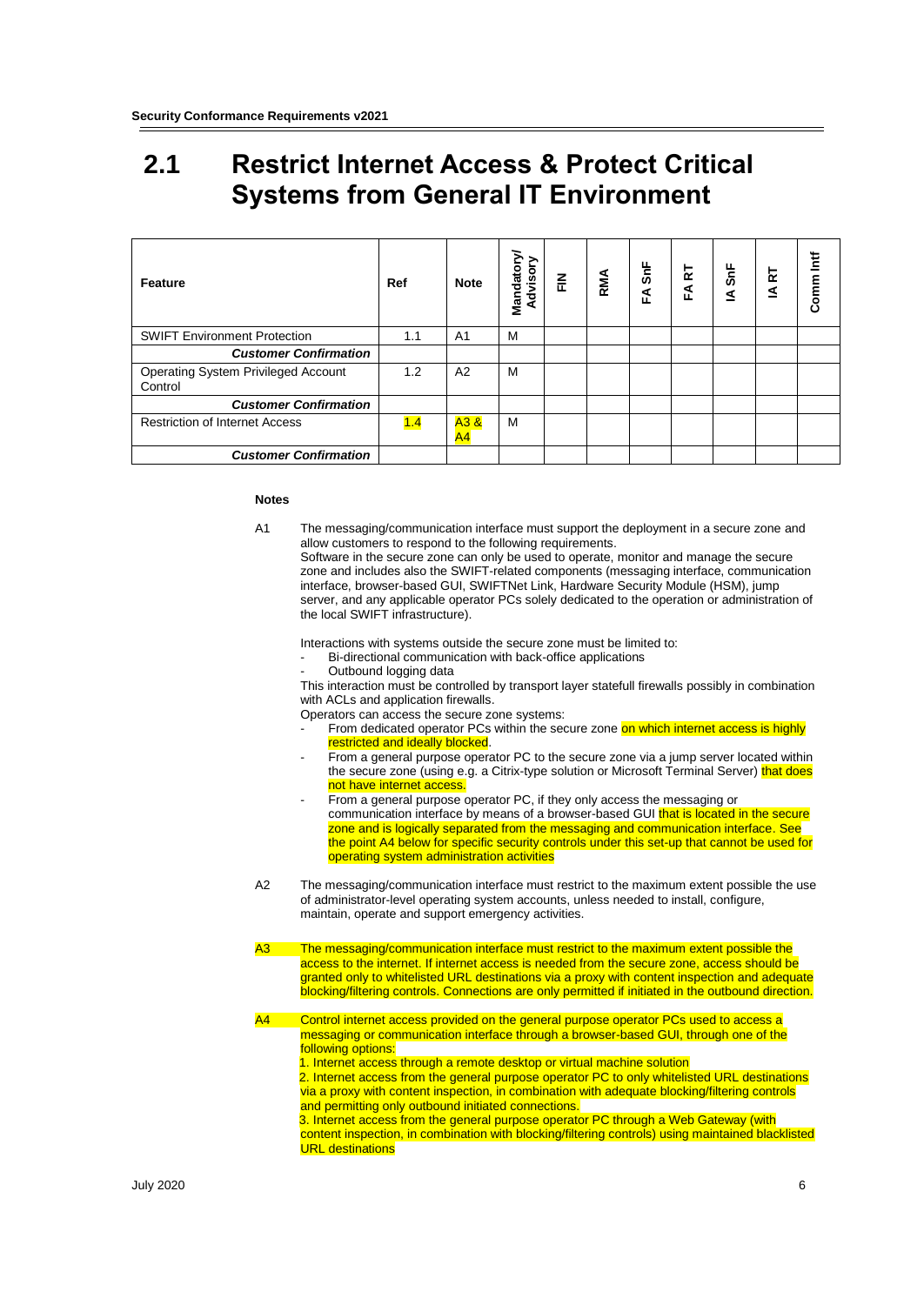### <span id="page-6-0"></span>**2.2 Reduce Attack Surface and Vulnerabilities**

| <b>Feature</b>                               | Ref   | <b>Note</b>                      | Mandatory/<br>Advisory | <u>준</u> | RMA | FA SnF | <b>FART</b> | IA SnF | <b>IART</b> | Comm Intf |
|----------------------------------------------|-------|----------------------------------|------------------------|----------|-----|--------|-------------|--------|-------------|-----------|
| Internal Data Flow security                  | 2.1   | <b>B1</b>                        | M                      |          |     |        |             |        |             |           |
| Alliance Gateway, LAU for relaxed MP         |       | B <sub>1</sub> A                 | M                      |          |     |        |             |        |             |           |
| <b>Customer Confirmation</b>                 |       |                                  |                        |          |     |        |             |        |             |           |
| <b>Security Updates</b>                      | 2.2   | <b>B2</b>                        | M                      |          |     |        |             |        |             |           |
| <b>Customer Confirmation</b>                 |       |                                  |                        |          |     |        |             |        |             |           |
| System Hardening                             | 2.3   | B <sub>3</sub>                   | M                      |          |     |        |             |        |             |           |
| <b>Customer Confirmation</b>                 |       |                                  |                        |          |     |        |             |        |             |           |
| <b>Back Office Data Flow Security</b>        | 2.4A  | R <sub>4</sub>                   | м                      |          |     |        |             |        |             |           |
| <b>Customer Confirmation</b>                 |       |                                  |                        |          |     |        |             |        |             |           |
| <b>External Transmission Data Protection</b> | 2.5A  | <b>B7</b>                        | м                      |          |     |        |             |        |             |           |
| <b>Customer Confirmation</b>                 |       |                                  |                        |          |     |        |             |        |             |           |
| User Session Confidentiality and Integrity   | 2.6   | <b>B1&amp;</b><br>B <sub>5</sub> | м                      |          |     |        |             |        |             |           |
| <b>Customer Confirmation</b>                 |       |                                  |                        |          |     |        |             |        |             |           |
| <b>Transaction business controls</b>         | 2.9A  | <b>B6</b>                        | A                      |          |     |        |             |        |             |           |
| <b>Customer Confirmation</b>                 |       |                                  |                        |          |     |        |             |        |             |           |
| <b>Application Hardening</b>                 | 2.10  | B <sub>8</sub>                   | M                      |          |     |        |             |        |             |           |
| <b>Customer Confirmation</b>                 |       |                                  |                        |          |     |        |             |        |             |           |
| <b>RMA Business Controls</b>                 | 2.11A | <b>B9</b>                        | M                      |          |     |        |             |        |             |           |
| <b>Customer Confirmation</b>                 |       |                                  |                        |          |     |        |             |        |             |           |

#### **Notes**

- B1 The messaging/communication interface must use confidentiality, integrity, and mutual authentication mechanisms (such as 2-way TLS, or LAU in combination with a confidentiality protection) to protect data flows with other systems in the secure zone. This includes following data flows:
	- GUI to messaging interface
	- RMA application to messaging interface
	- GUI to communication interface
	- Messaging interface to communication interface

Secure protocols use current, commonly accepted cryptographic algorithms (for example, AES, ECDHE), with key lengths in accordance with current best practices. More guidelines on cryptographic algorithms can be found in SWIFT Knowledge Base TIP 5021566.

The communication between the Operator PC and the messaging/communication interface is protected using a secure mechanism (for example, one-way TLS) to support the confidentiality, integrity and authentication of the connection.

This applies to user sessions (GUI activity by normal user) and must be applied to sessions running within the secure zone as well as sessions from outside the secure zone.

The messaging/communication interface must offer or support protection of interactive user sessions through a secure protocol (for example https or TLS in line with the above guidelines).

- B1A LAU is a mandatory requirement for relaxed Message Partners. This functionality must already have been implemented since Q2 2018.
- B2 The messaging/communication interface must be updated to remain in sync with the latest versions of security updates (such as security patch to remedy Java vulnerabilities). The messaging/communication interface must be updated if a security problem is found in the software or its configuration. The legitimate source and integrity of the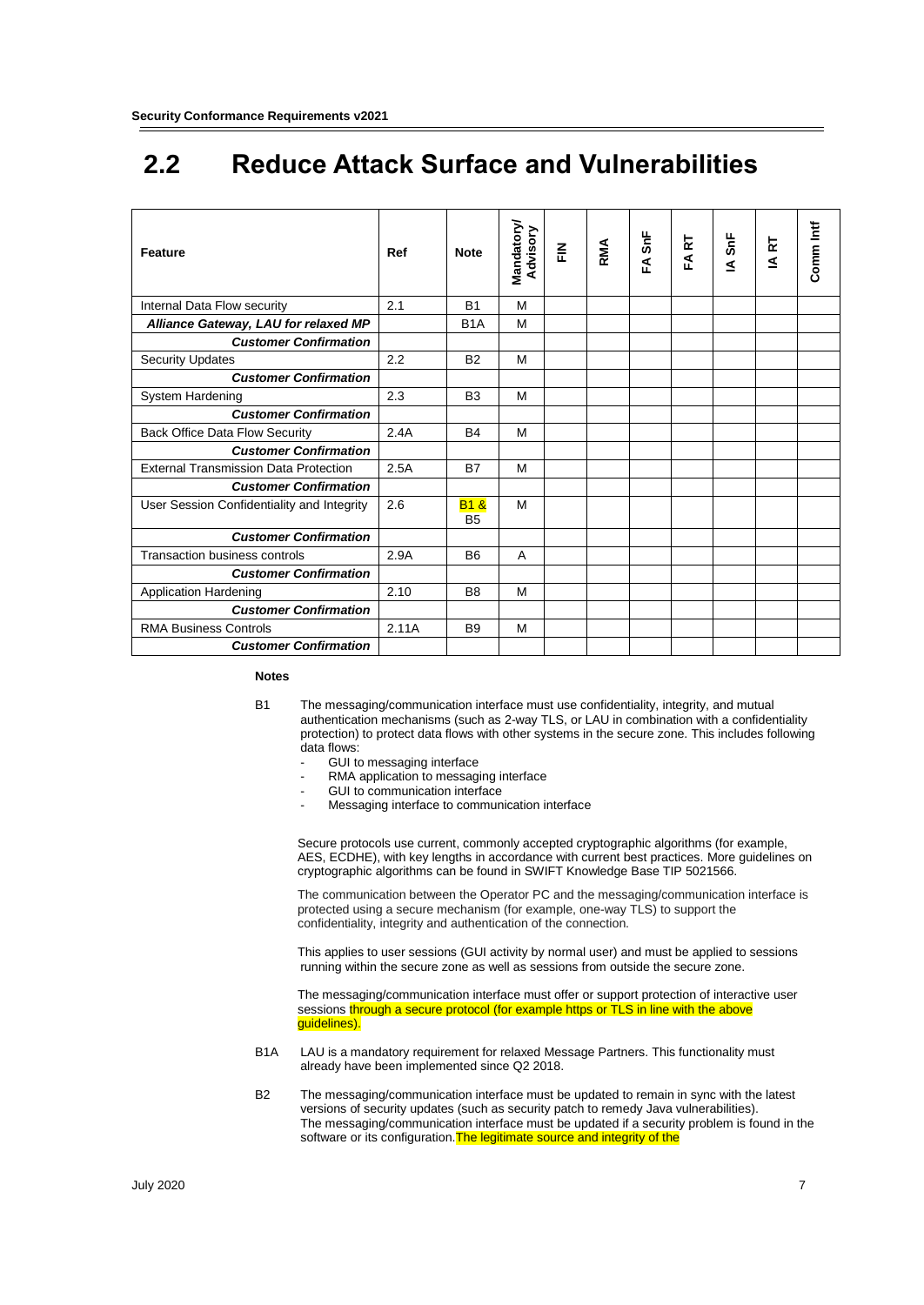messaging/communication interface (security) updates/patches are ensured by the provider for the user to be able to validate them when applying them.

- B3 To maintain a proper operational state for messaging/communication interfaces in a hardening environment, vendors have to provide its customers guidance on how to configure its system in a hardening environment or provide any overruling application-specific configuration settings.
- B4 The messaging/communication interface must offer or support the means to ensure confidentiality, integrity, and mutual authentication of the data flows between the back office or middleware and itself. This protection must cover man-in-the-middle risks, unintended disclosure, modification, and access to the data while in transit.

For example, this can be implemented using mechanisms such as "LAU or another message based authentication solution such as XML-DSig in combination with a confidentiality protection", 2-way TLS, or AES GCM Authentication Encryption.

- B5 This requirement relates to the operator scope documented under B1 above. In addition, operator sessions must have a configurable inactivity lock-out feature that limits the session to the minimal timeframe necessary to perform business-as-usual duties.
- B6 The messaging/communication interface must offer parameterised restrictions that allow control of business transactions. This can consist e.g. (but is not limited to) of 4-eyes implementation for SWIFT messaging, allowed business transaction hours, session number control. It should also offer reporting facilities (such as summary of transactions sent/received facilitating end of day or period reconciliation).
- B7 The messaging/communication interface must offer or support the means to ensure confidentiality of the data extracted or replicated for back-up, recovery of further off-line processing.

When functionalities or tools to extract messaging data are provided, mechanism allowing encryption of the data at rest should be provided using commonly accepted cryptographic algorithms (for example, AES, ECDHE), with key lengths in accordance with current best practices based on passphrase provided by the end-user. More guidelines on cryptographic algorithms can be found in SWIFT Knowledge Base TIP 5021566 Mechanism to decrypt the data could be provided or at least the procedure explained.

If data encryption cannot be ensured, at a minimum:

- the transmission of the data is protected by implementing secure flows including between messaging interfaces or underlying databases
- the users responsibilities must be clearly identified in the documentation and basic steps highlighted to protect such replicated or extracted data.
- B8 To maintain a proper operational state for messaging/communication interfaces in a hardening environment, vendors have to provide its customers guidance with applicationspecific configuration settings on how to configure its interface in a hardening environment while maintaining the CSP compliance.
- B9 The messaging/communication interface must offer parameterised restrictions that allow control of RMA exchange. This can consist e.g. (but is not limited to) of 4-eyes implementation for RMA exchanges. It should also offer reporting facilities on RMA/counterparties identification or listing allowing periodic reviews.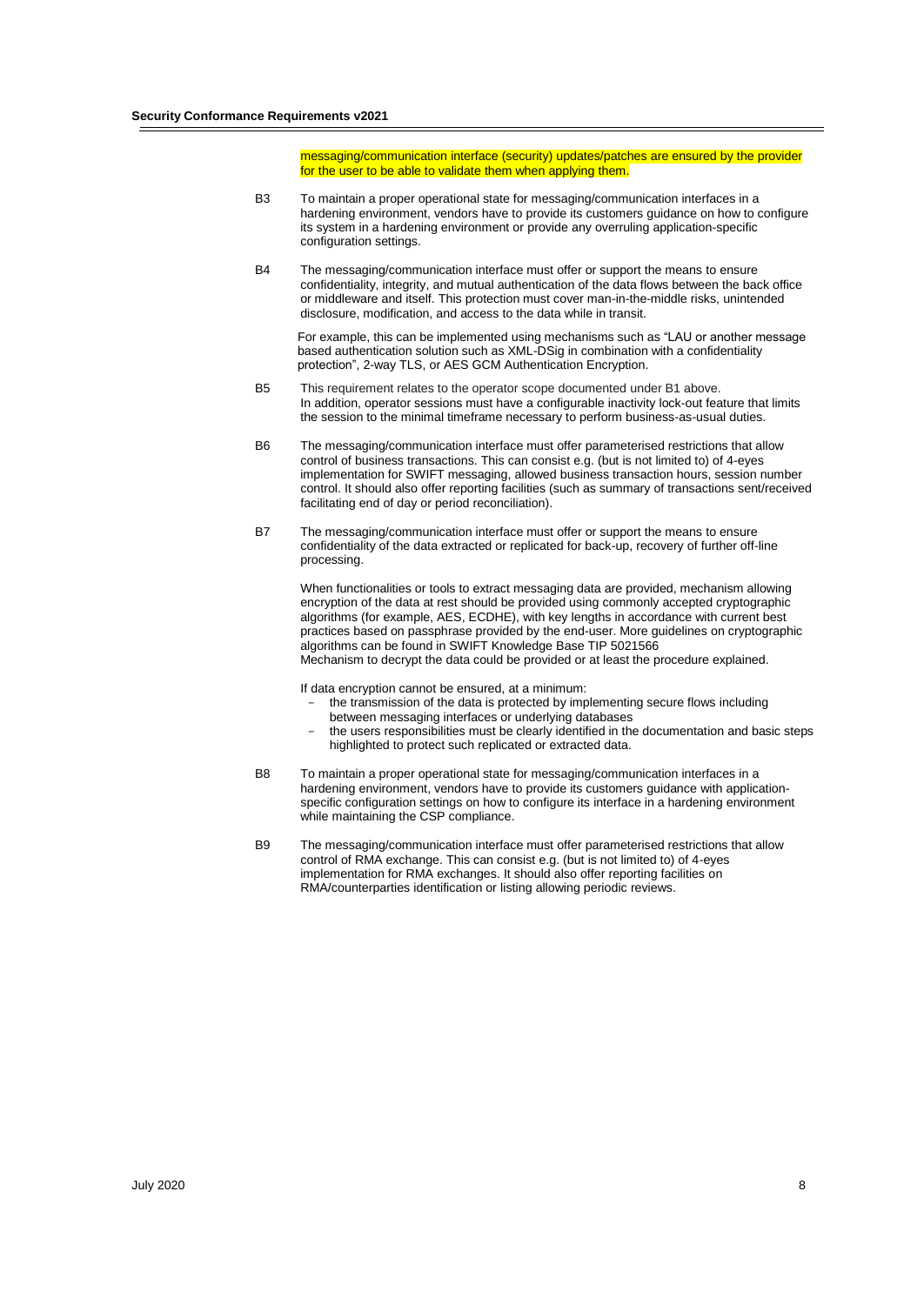## <span id="page-8-0"></span>**2.3 Physically Secure the Environment**

| Feature                      | Ref | <b>Note</b>    | $\overline{\mathbf{so}}$<br>đ<br>Ź<br>Nar | Ζ<br>匝 | <b>RM</b> | ட<br>ູລົ<br>ш. | $\alpha$<br>ш | တ | 퉡<br>વ<br>- |  |
|------------------------------|-----|----------------|-------------------------------------------|--------|-----------|----------------|---------------|---|-------------|--|
| <b>Physical Security</b>     | 3.1 | C <sub>1</sub> | M                                         |        |           |                |               |   |             |  |
| <b>Customer Confirmation</b> |     |                |                                           |        |           |                |               |   |             |  |

#### **Notes**

C1 The messaging/communication interface must not rely on the presence of external ports (for example, USB serial bus) on user PCs and server systems, except for software maintenance purposes or to allow normal messaging operations such as signing of messages or user authentication via PKI USB tokens.

### <span id="page-8-1"></span>**2.4 Prevent Compromise of Credentials**

| Feature                      | Ref | <b>Note</b>    | Advisory<br>Mandator | 즢 | RMA | $\frac{1}{5}$<br>ะี | 눈<br>ш | ட<br>శ్ | 늍<br>⊴ |  |
|------------------------------|-----|----------------|----------------------|---|-----|---------------------|--------|---------|--------|--|
| Password Policy              | 4.1 | D <sub>1</sub> | М                    |   |     |                     |        |         |        |  |
| <b>Customer Confirmation</b> |     |                |                      |   |     |                     |        |         |        |  |
| Multi-factor Authentication  | 4.2 | D <sub>2</sub> | М                    |   |     |                     |        |         |        |  |
| <b>Customer Confirmation</b> |     |                |                      |   |     |                     |        |         |        |  |

#### **Notes**

- D1 The messaging/communication interface must allow the definition and enforce following password policy parameters:
	- Password expiration
	- Password length, composition, complexity, and other restrictions
	- Password reuse
	- Lockout after failed authentication attempts, and remedy
	- Password requirements may be modified to accommodate specific use cases:
		- In combination with a second factor (for example, one-time password)
		- Authentication target (for example, operating system, application, mobile device, token) - Type of account (general operator, privileged operator, application-to-application account or logical authentication keys).

More good practice guidelines on password parameter and when relevant Personal Identification Number (PIN) settings can be found in SWIFT Knowledge Base TIP 5021567 and 5022038.

D2 The messaging/communication interface must support (either embedded or by external software) multi-factor authentication for its end-user login. The authentication factors presented are individually assigned and support individual accountability of access to the messaging interface.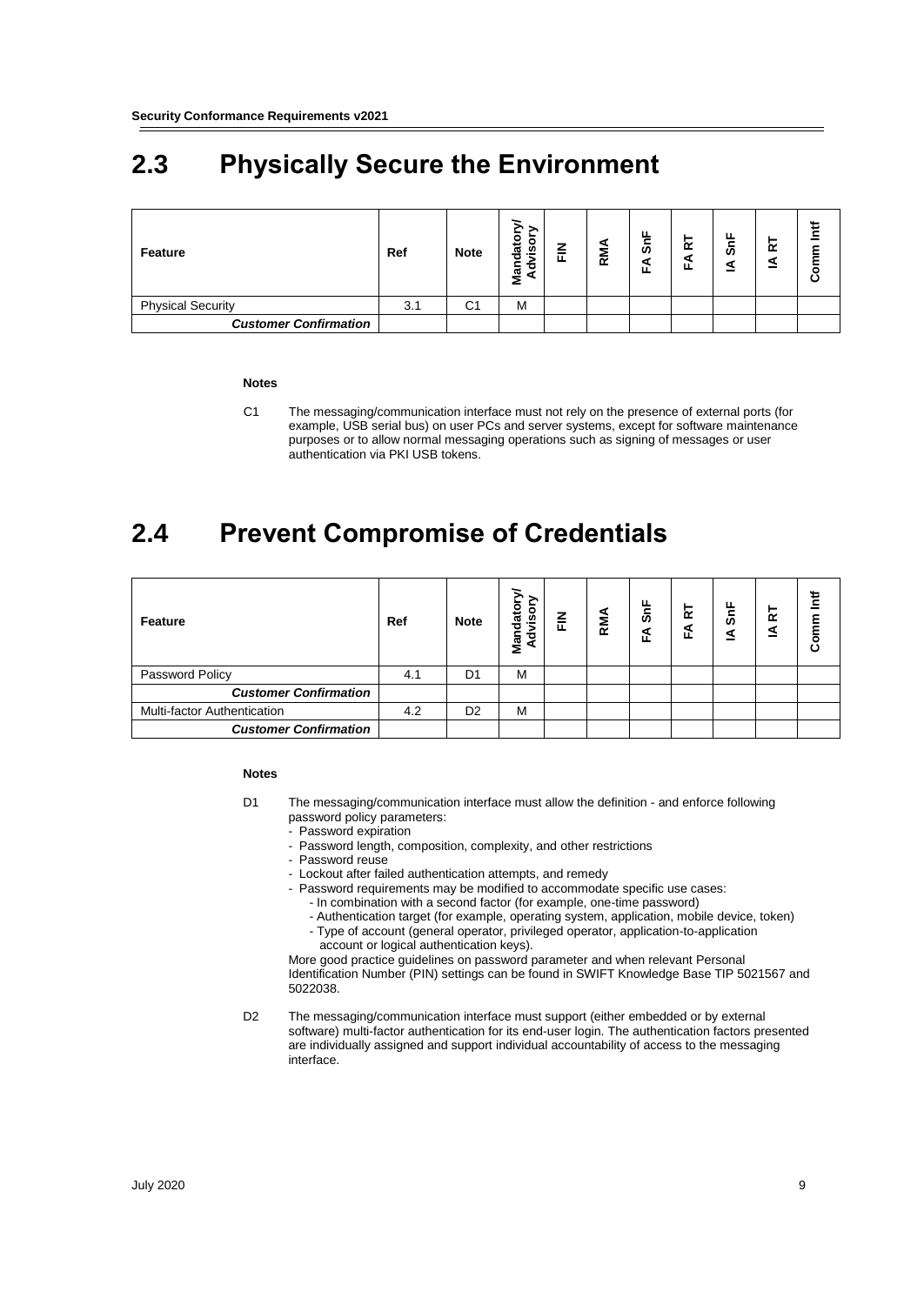# <span id="page-9-0"></span>**2.5 Manage Identities and Segregate Privileges**

| Feature                      | Ref | <b>Note</b>    | ەs.<br>這<br>о<br>ᄒ<br>Nar<br>◢ | 즢 | RM. | ட<br>ູລົ<br>ш | $\alpha$ | ທັ | 균 |  |
|------------------------------|-----|----------------|--------------------------------|---|-----|---------------|----------|----|---|--|
| Logical Access Control       | 5.1 | E <sub>1</sub> | М                              |   |     |               |          |    |   |  |
| <b>Customer Confirmation</b> |     |                |                                |   |     |               |          |    |   |  |

#### **Notes**

E1 The messaging/communication interface must support the design that related accounts are defined according to the security principles of need-to-know access, least privilege, segregation of duties and 4 eyes principles:

- Need-to-know (for example, an account allowing for system installation and update should have access to the information, files and system resources needed for this specific task, but should not have access to the business data).

- Least-privilege: the messaging/communication interface should allow setting up the accounts in a way that all privileges can be tailored to individual needs. Accounts should then be granted only the privileges needed for normal routine operations. Additional privileges can be granted on a temporary basis.

Segregation of duties and 4-eyes principles must be enforced for sensitive operations such as user management, security configuration, transaction submission and approval etc.

Items that need to be protected by segregation of duties (please note the list may not be comprehensive):

- Creation/modification of flows towards other applications, such as but not limited to back office, middleware, other messaging/communication interface, SNL

- Operators creation/modification, operator profiles creation / modification

- Security configuration, such as but not limited to application passwords, certificates, LAU keys, LT configuration, authentication server

- Messaging (FIN/RMA) operations, such as but not limited to message creation, modification, verification, approval

### <span id="page-9-1"></span>**2.6 Detect Anomalous Activity to Systems or Transaction Records**

| Feature                      | Ref | <b>Note</b>    | <b>Mandatory</b><br>Advisory | ▏⋶ | RMA | $\mathsf{SnF}$<br>EÁ | <b>R</b><br>FÁ | $\frac{5}{10}$<br>≤ | <b>IART</b> | Ì۳<br>Comm |
|------------------------------|-----|----------------|------------------------------|----|-----|----------------------|----------------|---------------------|-------------|------------|
| Malware protection           | 6.1 | F <sub>1</sub> | М                            |    |     |                      |                |                     |             |            |
| <b>Customer Confirmation</b> |     |                |                              |    |     |                      |                |                     |             |            |
| Software integrity           | 6.2 | F <sub>2</sub> | м                            |    |     |                      |                |                     |             |            |
| <b>Customer Confirmation</b> |     |                |                              |    |     |                      |                |                     |             |            |
| Database integrity           | 6.3 | F <sub>3</sub> | М                            |    |     |                      |                |                     |             |            |
| <b>Customer Confirmation</b> |     |                |                              |    |     |                      |                |                     |             |            |
| Logging and Monitoring       | 6.4 | F <sub>4</sub> | M                            |    |     |                      |                |                     |             |            |
| <b>Customer Confirmation</b> |     |                |                              |    |     |                      |                |                     |             |            |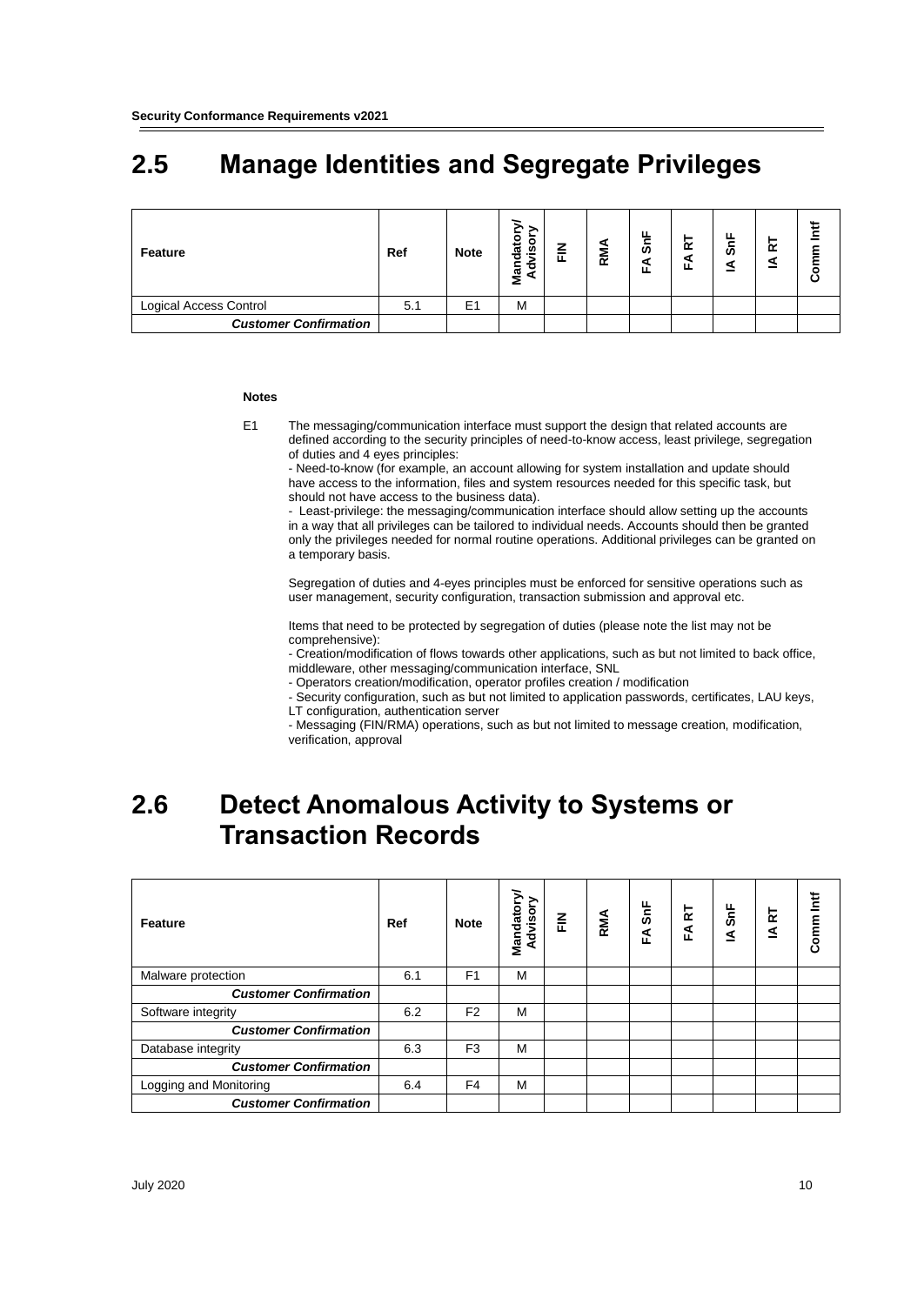#### **Notes**

- F1 The messaging/communication interface must support anti-malware software to be running on its server. Normal operations of the messaging interface software should not result in malware alerts.
- F2 The messaging/communication interface must support software integrity validation (either embedded or by external software of all of its software components. Such software integrity checks should be conducted upon start-up, and additionally at least once per day. Software integrity checks provide a detective control against unexpected modification to operational software.

In addition, integrity check of downloaded software is conducted via verification of the checksum at the time of its deployment.

F3 Applies to messaging interfaces only. The messaging interface must embed database integrity validation when the database is embedded or support this validation in case of hosted database components. The integrity check must ensure record-level integrity and must confirm that there are no gaps in

sequential transaction numbering.

- F4 The messaging/communication interface must be able to log any detailed abnormal system behaviour (such as messages outside normal business hours, multiple failed login attempts, and authentication errors).
	- Events must be logged
	- It must be possible to keep at least 12 months of log files (can be stored on a separate system).
	- It must be possible to monitor these log files online (i.e. they are kept in the system) or to consult them offline (i.e. they are kept in an archive system).
	- Automated monitoring with alerting can be implemented.
	- Integration of logs into a centralised logging system may be provided.

Logs must provide traceability of account usage to the appropriate individual.

Log files must be sufficiently protected so that only a need-to-know account profile has access.

### <span id="page-10-0"></span>**2.7 Plan for Incident Response and Information Sharing**

| Feature                          | Ref | <b>Note</b> | ္တ<br>লৈ<br>ъ<br>Nar<br>◢ | 즢 | Σ<br>$\alpha$ | $\frac{1}{2}$<br>ш | œ | ທັ | $\propto$ |  |
|----------------------------------|-----|-------------|---------------------------|---|---------------|--------------------|---|----|-----------|--|
| Cyber Incident Response Planning | 7.1 | G1          | М                         |   |               |                    |   |    |           |  |
| <b>Customer Confirmation</b>     |     |             |                           |   |               |                    |   |    |           |  |

#### **Notes**

G1 The messaging/communication interface vendor must inform all its customers in case of a cyber-incident with its software about the threat, and about the remedying measures that can be taken by its customers (such as temporarily disable specific functionalities, install a patch, …). In addition, the messaging interface vendor must inform the SWIFT Customer Support Centre. Only "S" (Supported) is applicable to this requirement.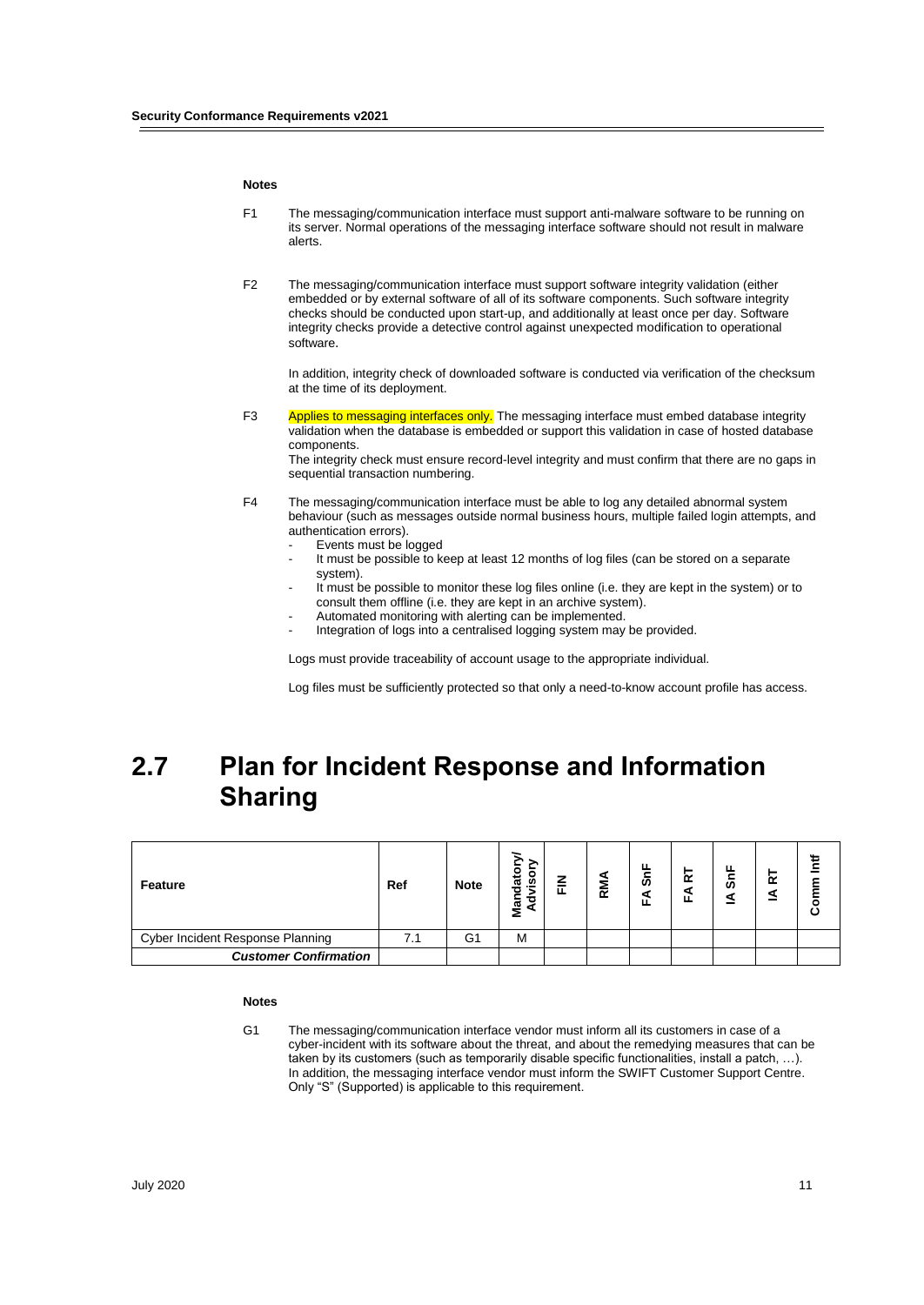# <span id="page-11-0"></span>**A Appendix A: Test Report**

For each of the supported interface protocol types, the interface vendor should complete this report after completion of a customer Confirmation. The report should be returned to the certification interface test authority (swiftnet.cbt.qualification@swift.com)

| Company Name                                                             |  |
|--------------------------------------------------------------------------|--|
| PIC-8                                                                    |  |
| Company Contact (e-mail)                                                 |  |
| Product Name and version number                                          |  |
| Interface Protocol Type                                                  |  |
| Reference Bank name                                                      |  |
| BIC-8                                                                    |  |
| Bank Contact (e-mail)                                                    |  |
| Dates the reference tests were run                                       |  |
| Brief overview of test configuration (platform,<br>OS, middleware, etc.) |  |
| Comments on the Confirmation                                             |  |
|                                                                          |  |
|                                                                          |  |
|                                                                          |  |